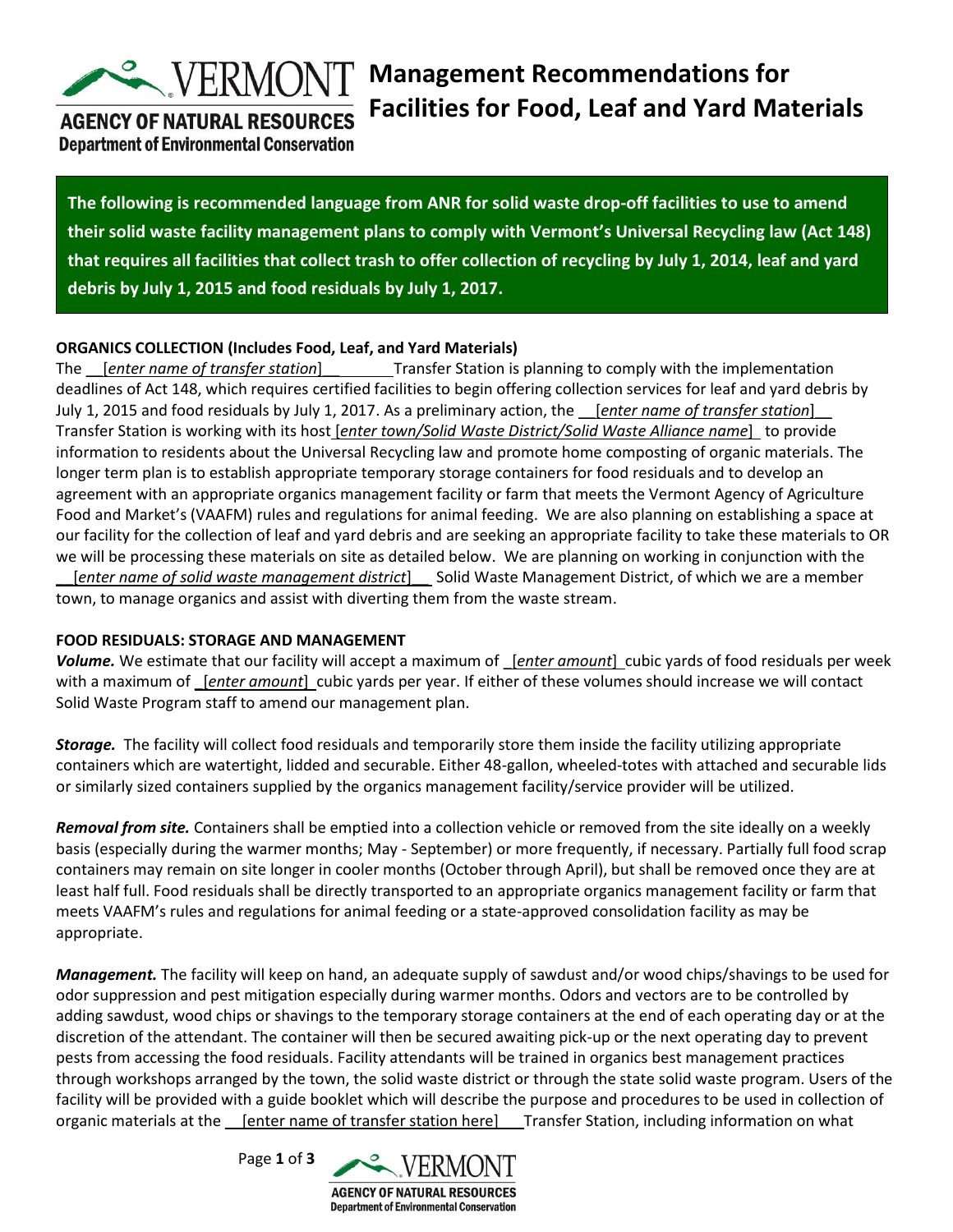materials are acceptable in food residual containers and which are not (plastics and other trash). Facility attendants will screen all loads of food residuals for contaminants such as trash, plastic, and glass and will instruct users to remove the material prior to collecting them at the facility. The facility will also maintain appropriate signage at food residuals containers, explaining what food residuals are acceptable and unacceptable at this facility (see the list below) based on guidance from the organics management facility, farm, solid waste district, and/or the state as appropriate.

### **LEAF AND YARD DEBRIS: STORAGE AND MANAGEMENT**

*Volume.* We estimate that our facility will accept a maximum of \_[*enter amount*] cubic yards of leaf and yard debris per week with a maximum of \_[*enter amount*] cubic yards per year. If either of these volumes should increase we will contact Solid Waste Program staff to amend our management plan.

*Storage.* The facility will collect leaf and yard debris and temporarily store them onsite in an area designated for such materials. In no case shall this storage grow to encroach on the facility's boundaries with adjoining property owners or inhibit proper ingress and egress by collection or facility user's vehicles.

*Removal from site.* Leaf and yard debris shall be transported to an appropriate organics management facility or farm that meets VAAFM's rules and regulations or a state-approved consolidation facility as may be appropriate. At minimum this material will be removed annually or less frequently if it is not posing any nuisance and has not exceeded the annual maximum capacity.

*Management.* The facility will work to prevent dumping of contaminants such as trash, plastics, glass, and treated and painted wood along with leaf and yard debris. Facility attendants will be trained in organics best management practices through workshops arranged by the town, the solid waste district or through the state solid waste program. Users of the facility will be provided with a guide booklet which will describe the purpose and procedures to be used in collection of organic materials at the \_\_[*enter name of transfer station*]\_ Transfer Station, including information on what materials are acceptable for leaf and yard debris and which are not (plastics and other trash). Facility attendants will screen all loads of leaf and yard debris for contaminants such as trash, plastic, and glass and will instruct users to remove the material prior to collecting them at the facility. The facility will also maintain appropriate signage at the location of the storage area for leaf and yard debris. This signage will explain what materials are acceptable and unacceptable at this facility.

#### **SIGNAGE FOR FACILITY USERS**

ANR recommends facilities utilize the statewide solid waste symbols now available on our website here: <http://www.anr.state.vt.us/dec/wastediv/solid/Act148.htm> for recycling, food scraps and trash. More detailed signage is helpful however to educate facility users on exactly what materials can be deposited in food scrap containers and yard debris areas. Facility managers should develop signage in close consultation with their organics management facility to ensure that they are accepting appropriate compostable items.